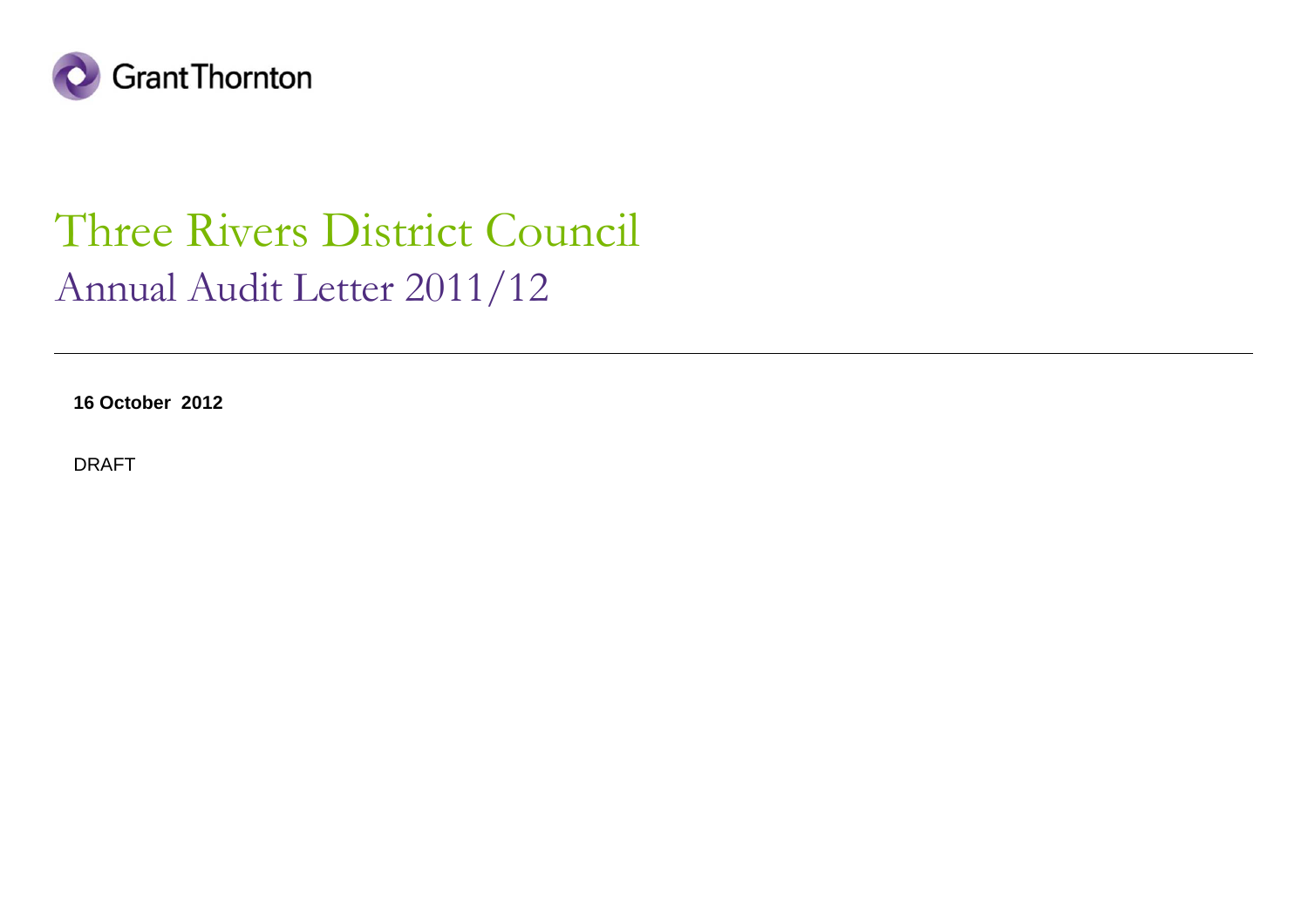### Introduction

### **Purpose of this letter**

This Annual Audit Letter ('Letter') summarises the key issues arising from the work that we have carried out for Three Rivers District Council ('the Council') during our 2011/12 audit.

The Letter is designed to provide a brief overview of our key messages to the Council and external stakeholders, including members of the public.

The letter will be published on the Audit Commission's website at www.audit-commission.gov.uk and also on the Council's website.

#### **What this Letter covers**

 This Letter covers our 2011/12 audit, including key messages and conclusions from our work in:

- auditing the 2011/12 year end accounts
- assessing the Council's arrangements for securing economy, efficiency and effectiveness to ensure Value for Money is achieved
- certification of grant claims and returns to various government departments and other agencies.

#### **Responsibilities of the external auditors and the Council**

This Letter has been prepared in the context of the Statement of Responsibilities of Auditors and Audited Bodies issued by the Audit Commission (www.audit-commission.gov.uk).

We have been appointed as the Council's independent external auditors by the Audit Commission, the body responsible for appointing external auditors to local public bodies in England. As external auditors, we have a broad remit covering finance and governance matters.

Our annual work programme is set in accordance with the Code of Audit Practice ('the Code') issued by the Audit Commission and includes nationally prescribed and locally determined work. Our work considers the Council's key risks when reaching our conclusions under the Code.

It is the responsibility of the Council to ensure that proper arrangements are in place for the conduct of its business, and that public money is safeguarded and properly accounted for. We have considered how the Council is fulfilling these responsibilities.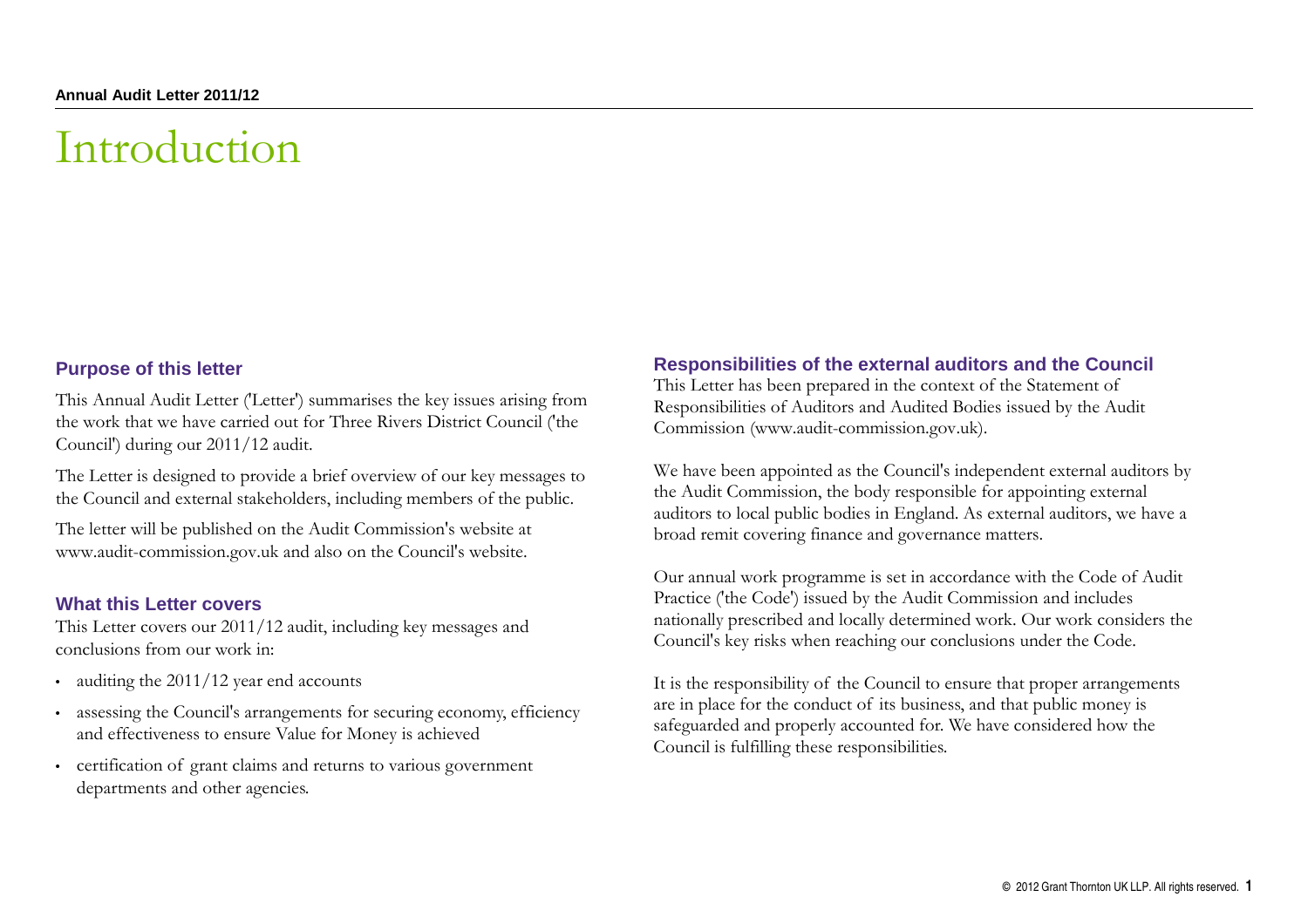## Key messages

### **Accounts audit**

We were presented with draft financial statements ahead of the statutory deadline of 30 June 2012. Our audit started late July and we were provided with a comprehensive and high quality set of working papers to support our work.

We issued an unqualified audit opinion on 28 September 2012, ahead of the statutory deadline.

There were no significant audit adjustments that impacted on the Council's income and expenditure position (statement of comprehensive income) and balance sheet (statement of financial position)

We concluded that the Annual Governance Statement and Explanatory Foreword were consistent with our knowledge of the Council, subject to a small number of proposed adjustments, which management incorporated into the final versions of the documents.

The Council submitted its draft Whole of Government Accounts (WGA) pack for audit by the Department for Communities & Local Government (CLG) deadline of 30 July. We were able to submit the audited WGA to the CLG by the deadline of 30 September based on there being no significant issues with the quality of the information contained in the pack.

#### **Our main audit conclusions for the year**

**The 2011/12 accounts give a true and fair view of the Council's financial affairs and of the income and expenditure recorded by the Council.**

**The Council made proper arrangements to secure economy, efficiency and effectiveness in its use of resources for the year ending 31 March 2012.** 

In 2012/13 we will discuss future accounting challenges with the Council, including planning for changes to financial reporting requirements, for example, around accounting treatment of leased assets.

The Council held the day for public challenge matters on the draft annual accounts on 16 August 2012 and received no questions or objections in respect of the financial statements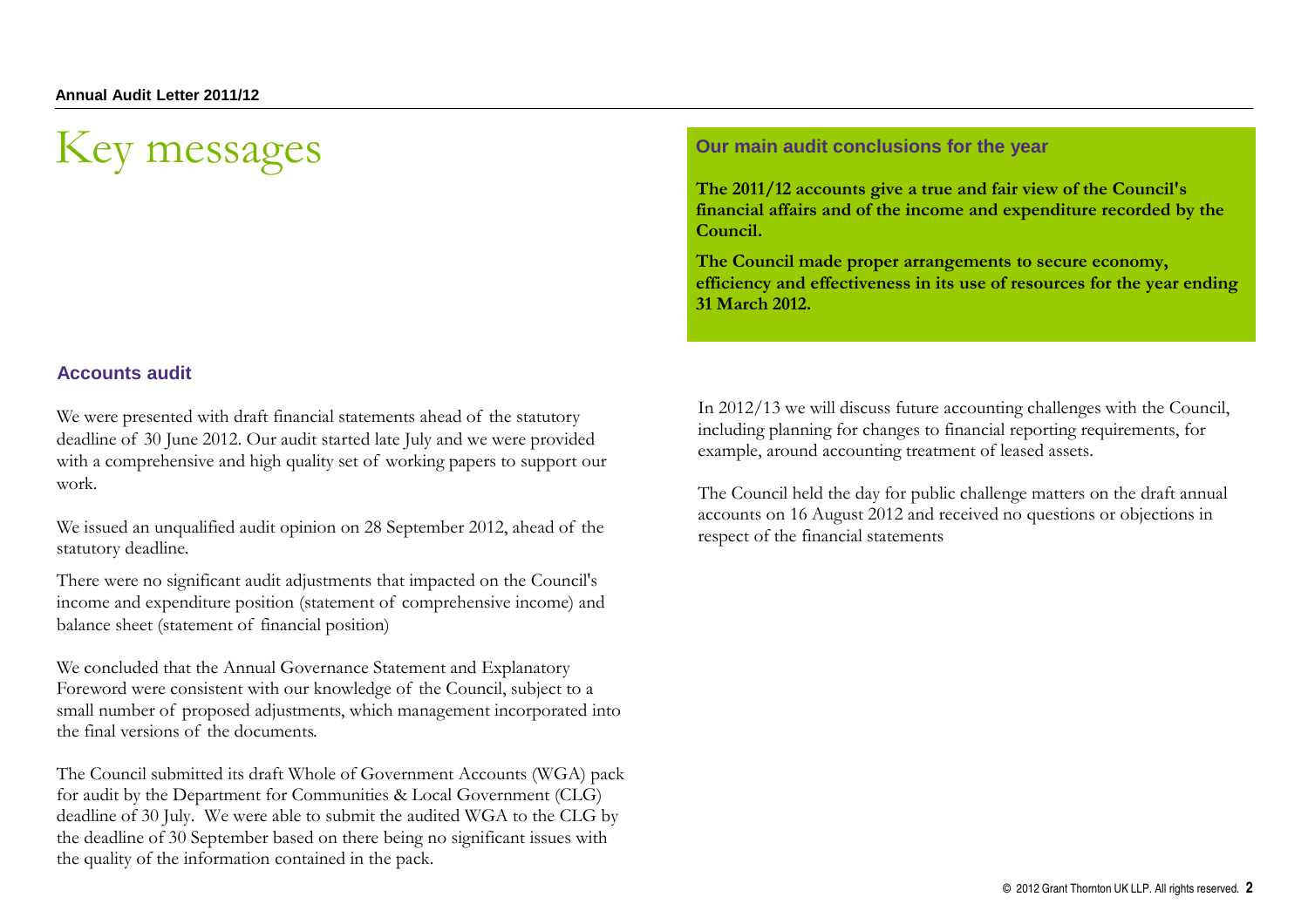## Key messages (continued)

### **Value for Money audit**

 An unqualified Value for Money ('VFM') conclusion was also issued on 27 September 2012 confirming that the Council made proper arrangements to secure economy, efficiency and effectiveness in its use of resources for the year ending 31 March 2012.

As part of this work we reviewed the Council's arrangements for securing financial resilience over the medium term. Our overall conclusion was that whilst the Council faces significant financial challenges in 2012/13 and beyond, its current arrangements for achieving financial resilience are adequate.

We also conducted targeted work to ensure that the Council prioritised its resources to take into account budget constraints and whether it delivers value for money in its priority service areas. This work included:

- updating our assessment of key risk indicators
- following up our prior year work on the Planning Service.

For each of these areas, we concluded that the Council's arrangements were adequate.

We will continue to review arrangements for securing VFM, focusing on key risk areas, as part of our 2012/13 audit.

### **Certification of claims and returns**

Each year we review and certify a number of grant claims and returns in accordance with the arrangements put in place by the Audit Commission.

We are currently in the process of certifying the 2011/12 grant claims and returns. Once this work is complete we will report in full on the findings of our work in a separate report to the Audit Committee.

### **Outputs and fees**

Our audit outputs and fees are shown in Appendices A and B.

#### **Acknowledgements**

 This Letter has been agreed with Council management and will be presented to Audit Committee on 20 November 2012.

We would like record our appreciation for the assistance and co-operation provided to us during our audit by the Council.

> **Grant Thornton UK LLP16 October 2012**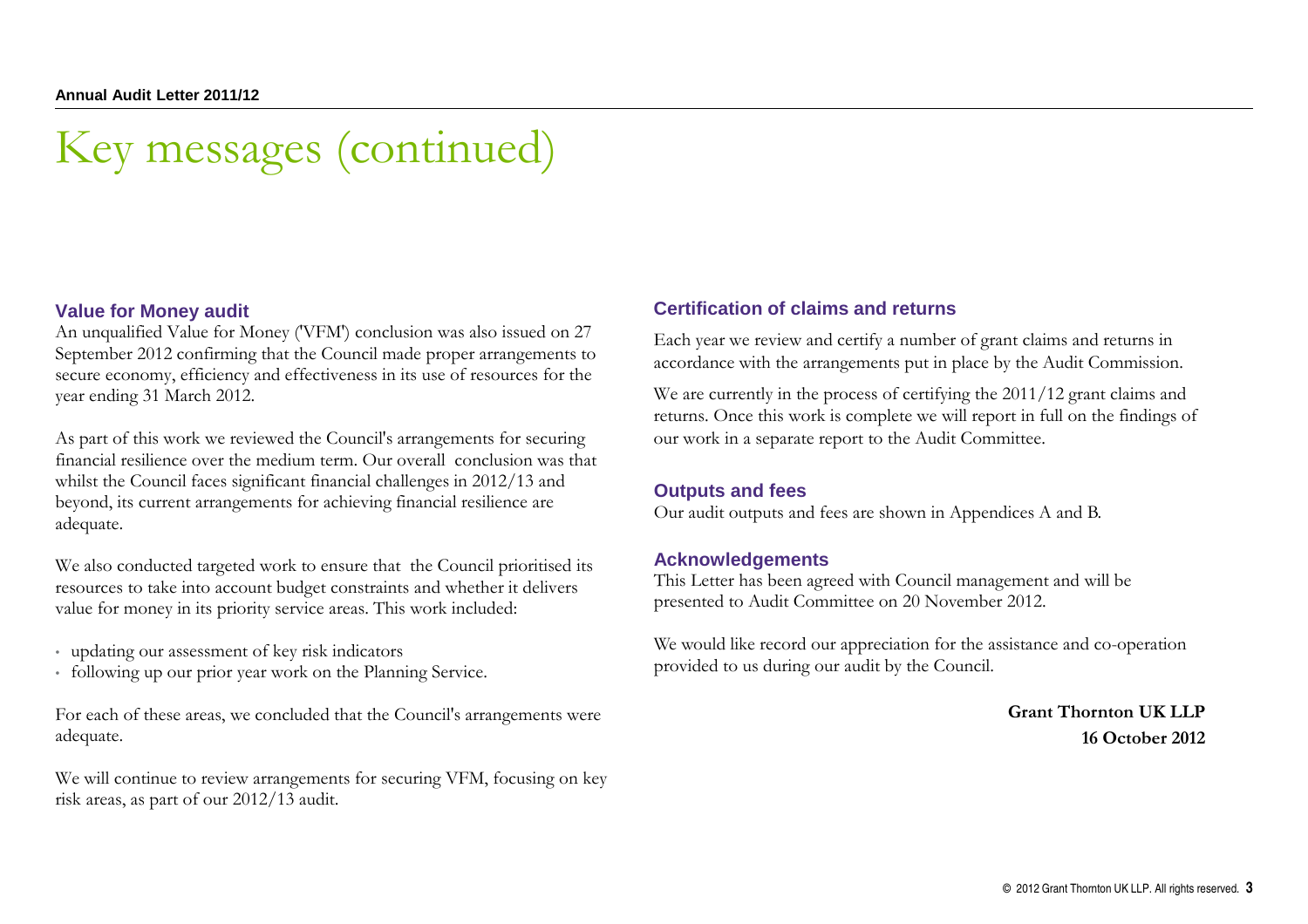# Appendices

© 2012 Grant Thornton UK LLP. All rights reserved. **4**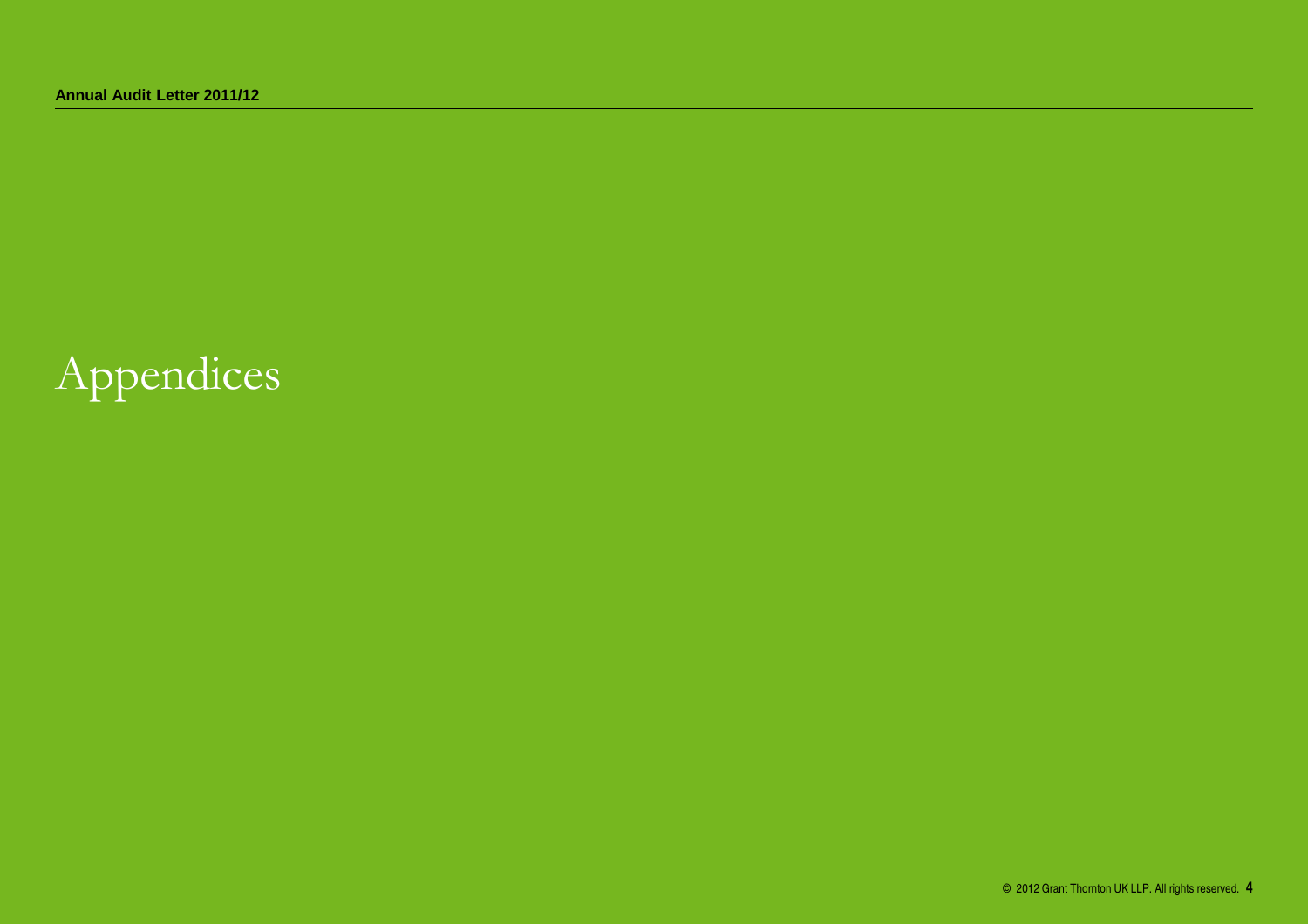# A. 2011/12 reports issued

| Report                                                   | <b>Date Issued</b>      |
|----------------------------------------------------------|-------------------------|
| <b>Audit Plan</b>                                        | March 2012              |
| <b>Audit Approach Memorandum (Accounts)</b>              | March 2012              |
| Annual Report to Those Charged With Governance (ISA 260) | September 2012          |
| <b>Annual Audit Letter</b>                               | October 2012            |
| <b>Financial Resilience 2</b>                            | October 2012            |
| <b>Grants Certification Report 2011/12</b>               | December 2012 (planned) |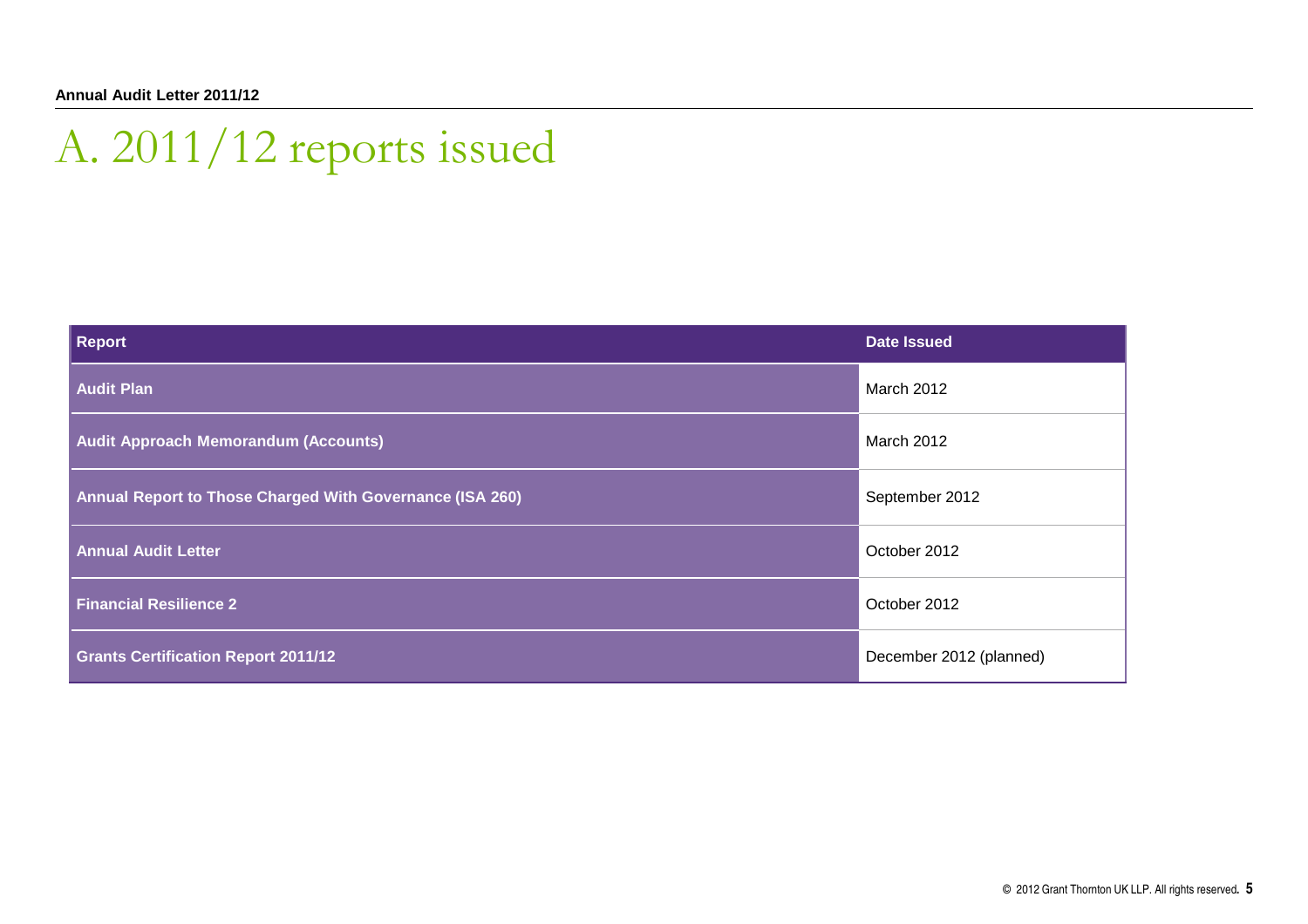### B. Audit and other fees 2011/12

| <b>Audit area</b>                          | <b>Budget 2011/12</b> | <b>Actual 2011/12</b> |
|--------------------------------------------|-----------------------|-----------------------|
| <b>Total Code of Practice fee**</b>        | £99,750               | £99,750               |
| Certification of grant claims and returns* | £20,000               | £20,000               |
| Questions and objections from the public   | £nil                  | £nil                  |

\* The quoted fee for grant certification work is an estimate only and is charged at published hourly rates. The final fee will be reported in the 2011/12 Grants report

\*\*We did not perform any non audit work during 2011/12.